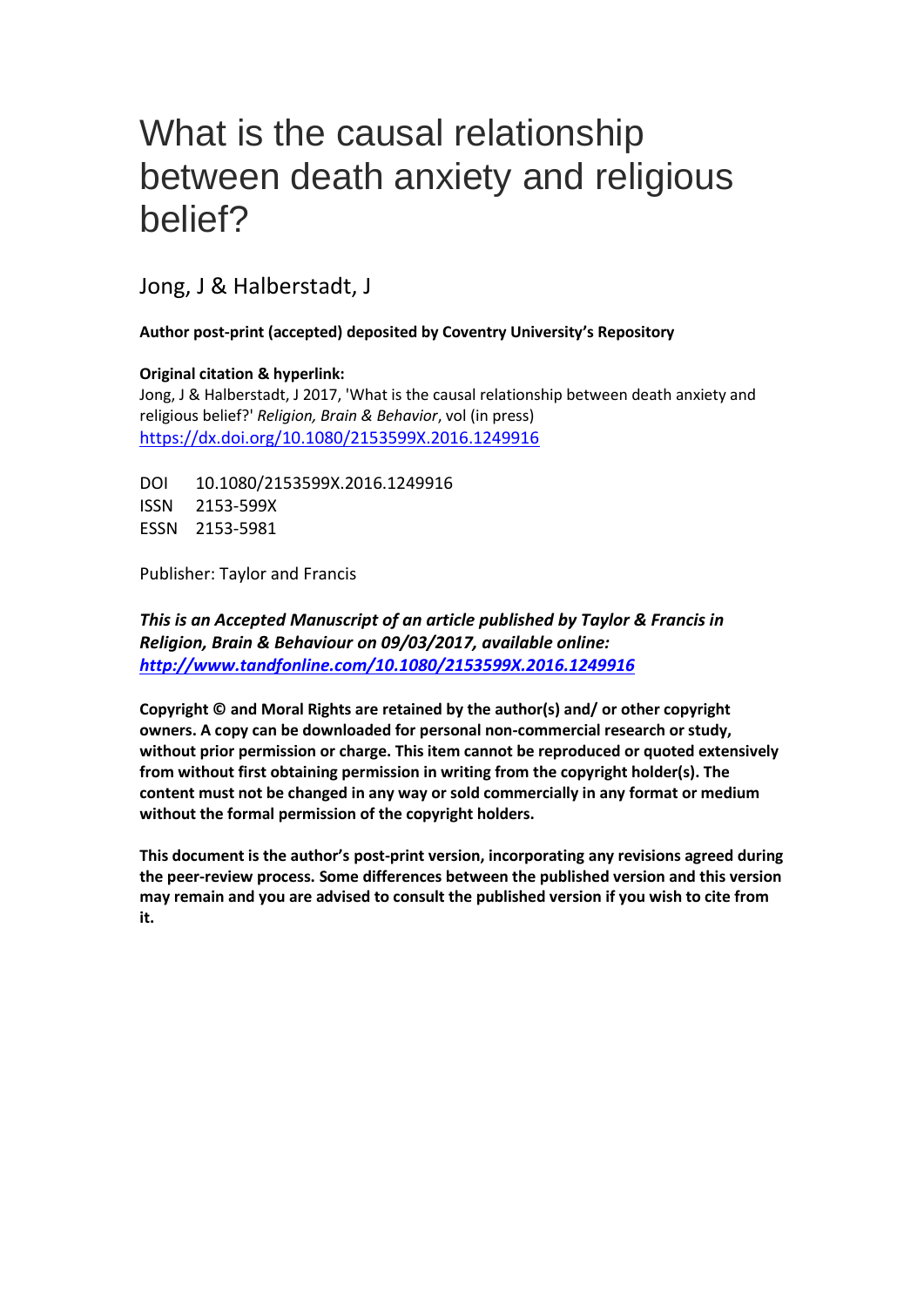What is the causal relationship between death anxiety and religious belief?

Jonathan Jong<sup>1</sup> Coventry University University of Oxford

Jamin Halberstadt University of Otago

1

<sup>&</sup>lt;sup>1</sup> Corresponding author: [jonathan.jong@anthro.ox.ac.uk;](mailto:jonathan.jong@anthro.ox.ac.uk) 64 Banbury Road, Oxford, OX2 6PN, United Kingdom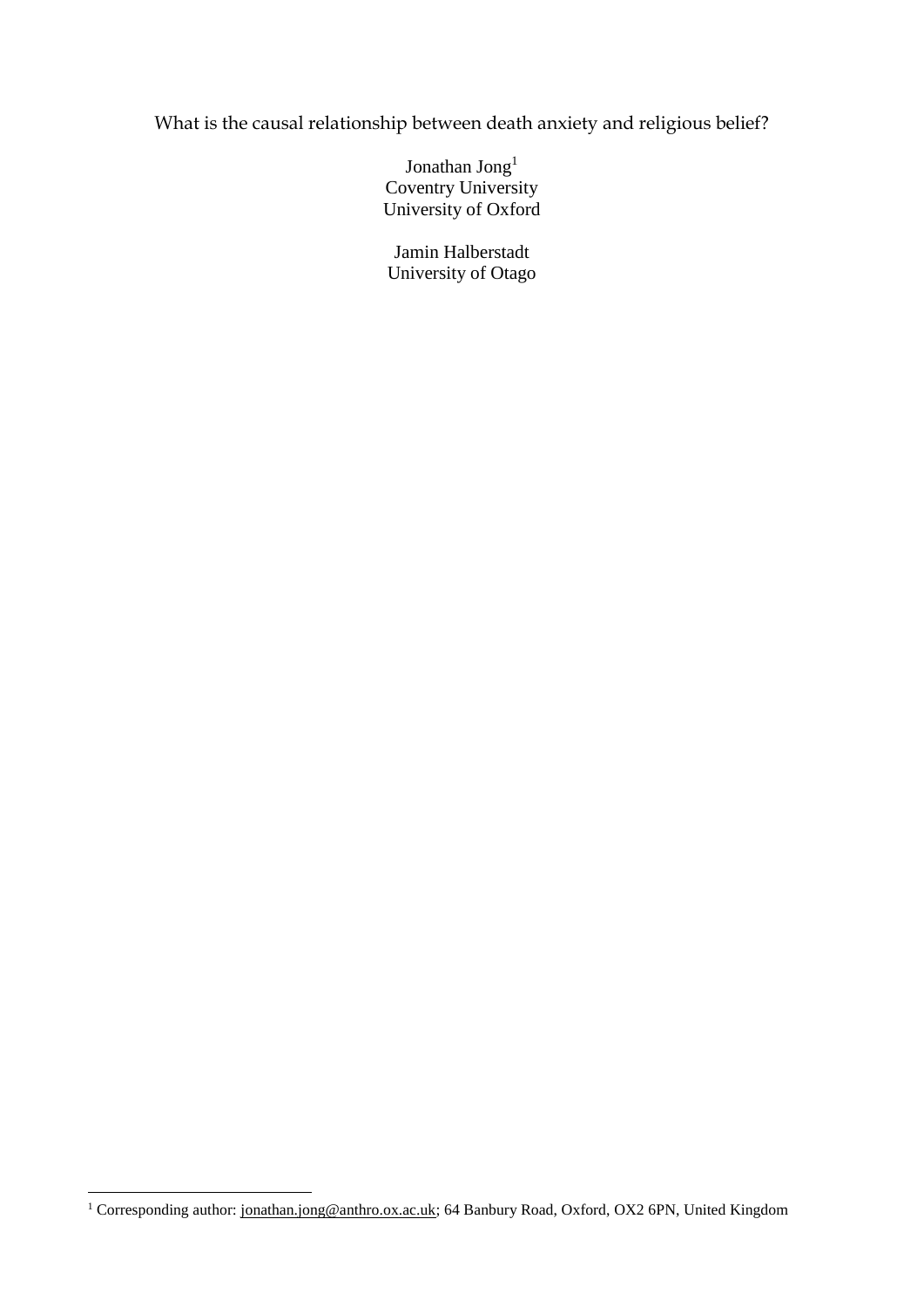#### **Abstract**

The virtues of Hilbert's mathematical problems—or, at least, the best of them—were that they were simply and unambiguously stated, enticingly difficult, and generated yet more advances in mathematics than just the solution of the problems themselves. In the spirit of Hilbert, albeit in empirical mode, we pose the following question to scholars of religion: *What is the causal relationship between death anxiety and religious belief?*. This question, we decompose into four subquestions: *Do people fear death?*; *Does religiosity covary systematically with death anxiety?*; *Does death anxiety cause or enhance religious belief?*; and *Does religious belief mitigate death anxiety?*. On the face of it, this focus on the fear of death seems parochial: and it is indeed narrow in scope, but so were most of Hilbert's mathematical problems. Besides getting at a prominent intuition among laypeople and academics alike—that people are religious because they fear death the route to answering our question will require scholars of religion to work together across disciplines, clarify our terms, design better measures and manipulations, and conduct cross-cultural research. Thus, as Hilbert put it, we believe that "the gain which science obtains from the problem" will be great.

#### Acknowledgements:

This work was supported by grants from the The Royal Society of New Zealand (UOO1312) and the John Templeton Foundation (#52257).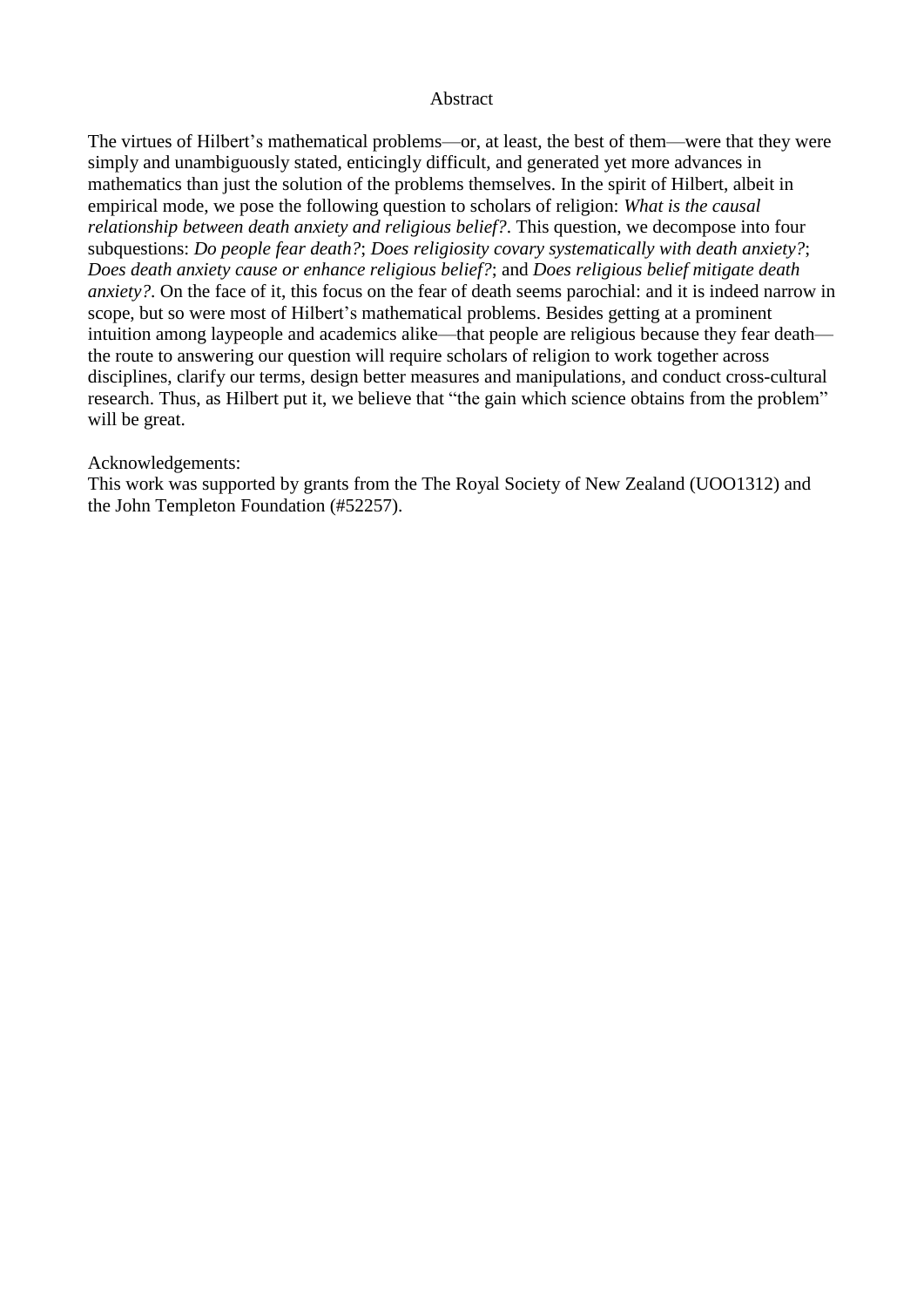## **What is the causal relationship between death anxiety and religious belief?**

Throughout the ages, philosophers, theologians, and social scientists have speculated that the fear of death is an important motivation for religious belief, which in turn serves to reduce this fear. However, there is remarkably little support for this widely held view. First, there is little evidence that people do chronically fear death to any significant degree. Second, the relationship between dispositional death anxiety, to whatever extent it exists, and religious belief is unclear, especially in non-Western and non-Abrahamic cultures. Third, the field lacks the experimental and longitudinal evidence needed to test causal hypotheses about the motivational power of death anxiety and, conversely, the emotion regulative efficacy of religious belief.

## *Do people fear death?*

The available evidence—from open-ended responses, fear surveys, and death anxiety scales, for example—suggests that death anxiety is fairly low in the general population (e.g., Kirkpatrick, 1984; Lyons, 2005; Templer & Ruff, 1991; for review, see Jong & Halberstadt, in press). However, there are significant limits to our current understanding, including our understanding of death anxiety itself, a construct that includes fear of the dying process, fear of what waits for us after death, fear of nonexistence, fear for those left behind, among other facets. One consequence is that fear of death tends to vary with the measure used, and it is unclear whether such variance reflects measurement artefacts or genuine differences in how fearsome different aspects of death actually are. Furthermore, almost all current methods of assessing death anxiety are based on self-report, a poor choice of methodology given many theories' assumption that death anxiety is often suppressed or denied in some way (e.g., Kübler-Ross, 1969; Pyszczynski, Greenberg, & Solomon, 1999; Wong, Reker, & Gesser, 1994). Indirect or "implicit" measures of death anxiety, such as psychophysiological or hormonal responses, and response time methods such as the Implicit Association and Stroop tests, are necessary to assess the thoughts and emotions that death might automatically elicit. Finally, the evidence that does exist has been collected almost entirely from Western, English speaking participants. Thanatocentric theories of religion ambitiously conjoin two pancultural human phenomena: death and religion, and evidence for or against them will need to be commensurate with their scope.

# *Does religiosity covary systematically with death anxiety?*

Whether or not people in general fear death, there is clearly variance in how much or frequently they do so. To what extent is this variance explained by their religiosity? Different theories predict, and different datasets reveal, different relationships. Many studies, mostly run in North America, testing largely religious individuals—have found negative correlations between death anxiety and religiosity, but others have found no correlation at all (Ellis & Wahab, 2013; Jong, Ross, Philip, Chang, Simons, & Halberstadt, 2016). One reason may be that the true relationship is *curvilinear*, and indeed almost all of the (very few) studies that have tested for curvilinear effects have found them (Jong et al., 2016). Alternatively, the relationship may vary from context to context, depending on factors such as the content of culturally-dominant religious ideas, or the prevalence or salience of death in the environment.

### *Does death anxiety cause or enhance religious belief?*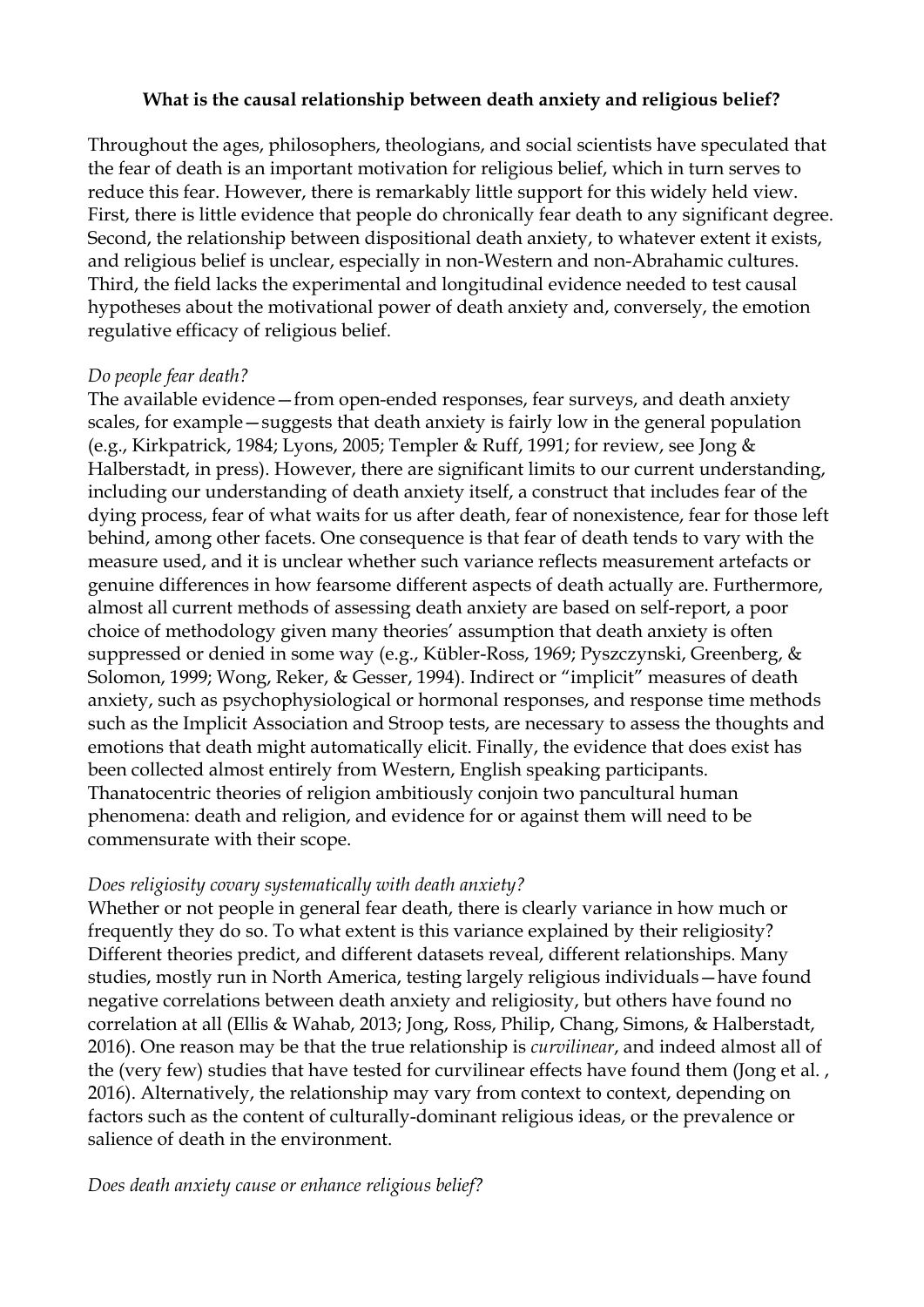Thanatocentric theories make causal claims as well as correlational ones, namely that fear of death motivates an increase in religiosity. Results of studies testing this claim have been ambivalent, however. Reminders of death generally increase religious belief among religious participants, but effects on nonreligious participants vary from study to study, as do the effects on participants' willingness to accept *others'* religious beliefs (Jong, Halberstadt, & Bluemke, 2012; Norenzayan & Hansen, 2006; Vail, Arndt, & Abdollahi, 2012). Furthermore, as in the literature on trait religiosity, researchers have relied almost exclusively on self-reports. One study, an exception, found that reminders of death increase implicit religious belief (i.e., time to associate supernatural agents and "existence" concepts) similarly for religious and nonreligious individuals; the disjunction between explicit and implicit measurement requires further investigation. What's more, researchers rarely manipulate death anxiety *per se*, but rather "mortality salience" (by asking people to write about their own death; e.g., Rosenblatt, Greenberg, Solomon, & Pyszczynski, 1989), and there is in fact very little evidence that the mortality salience procedure has any effect of participants' emotional states at all. Future experimental research should attempt ethical manipulations of fear, and also take advantage of natural high-mortality contexts (e.g., hospices) in longitudinal designs.

### *Does religious belief mitigate death anxiety?*

Even if death anxiety increases religious belief, it cannot be assumed that religious belief "works", that it effectively reduces fear of death. Nobody has adequately addressed this second half of the thanatocentric model, in part because it requires manipulation of religious belief. Although many researchers have primed religious concepts (Shariff, Willard, Andersen, & Norenzayan, 2016), priming involves exposure to religious ideas, not persuasion that those ideas are valid. Experimental techniques to temporarily increase or decrease participants' religious beliefs are still underdeveloped, but are an essential tool for establishing their causal effects on death anxiety (among other phenomena). They are not the only tool, however: again, longitudinal studies on the effects of various aspects of religiosity on death anxiety at a later point should also be pursued.

The question we pose here is eminently empirically tractable, though answering it will require more conceptual clarity, methodological innovation, and collaborative effort. Terms like "religiosity" and "death anxiety" are too often underspecified, and their assessment via self report is susceptible to well-known biases and inaccuracies. We also lack validated manipulations of both death anxiety and religious belief, both of which are important for establishing causality. The empirical challenge ahead of us will likely require the skills and expertise of experimental psychologists, but also those of specialists in cross-cultural, clinical, and psychophysiological research.

- Ellis, L., & Wahab, E. A. (2013). Religiosity and fear of death: A theory–oriented review of the empirical literature. *Review of Religious Research, 55*, 149–189.
- Jong, J., & Halberstadt, J. (in press). *Death, anxiety, and religious belief*. London, UK: Bloomsbury Academic.
- Jong, J. & Halberstadt, J., Bluemke, M. (2012). Foxhole atheism, revisited: The effects of mortality salience on explicit and implicit religious belief. *Journal of Experimental Social Psychology*, *48*, 983–99.